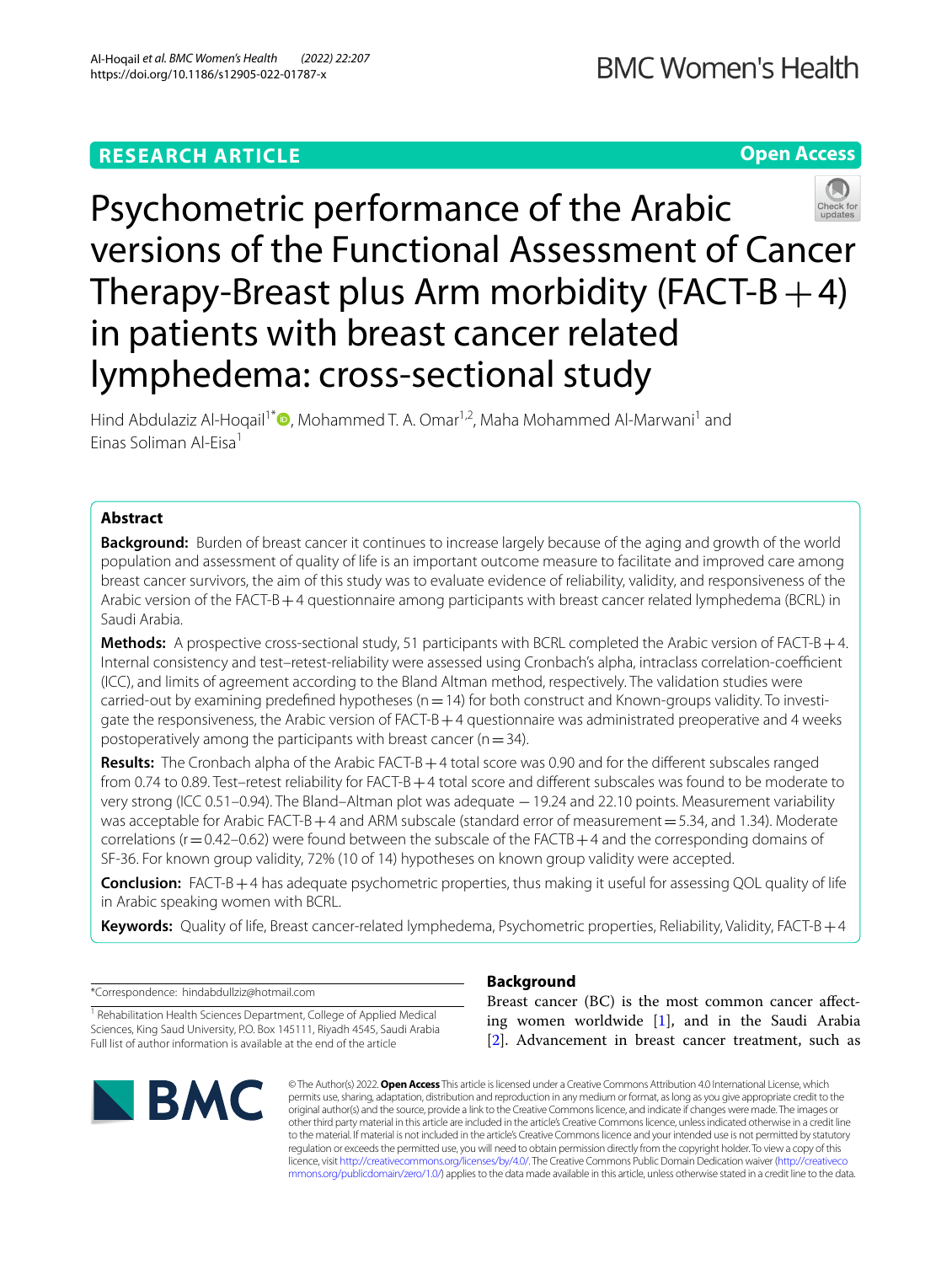The prevalence of BCRL varies in the literature and depends on treatment regimens [[6\]](#page-8-4), defnition, methods of clinical detections and measurements techniques [\[7](#page-8-5)]. Recent review reported that one in five women who survive breast cancer would develop arm lymphedema [\[8](#page-8-6)]. In Saudi Arabia, BCRL has been a rising condition over the last 10 years, with an estimated incidence of 14.5% showing signifcance of this condition [\[9\]](#page-8-7).

The most obvious symptom of BCRL is swelling of the afected limb, heaviness, tightness, and stifness [\[10\]](#page-8-8). In addition, lymphedema can lead to physical impairment such as decrease strength, limited range of motion and fatigue, which can cause activity limitations and functional impairment in the afected arm, and negative body image, depression, and anxiety, all of which might be negatively influenced quality of life  $(QoL)$  [\[11](#page-8-9)–[13\]](#page-8-10). Therefore, QoL is an important outcome measure to facilitate improved care of those with BCRL.

Several self-reported questionnaires used to detect the infuence of BCRL on physical, functional, and social aspects of life among patients with BCRL [\[14](#page-8-11)[–17\]](#page-8-12), such as short form (SF-36) [\[14\]](#page-8-11) and Disabilities of Arm, Shoulder, and Hand (DASH) [[15\]](#page-8-13), the European Organization for Research and Treatment of Cancer Quality of Life Questionnaire Core (EORTC QLQ‐C30) [[17\]](#page-8-12). However, these instruments are generic, cancer specifc, nonspecifc, and not sensitive enough to detect the impact of BCRL on QoL. Therefore, using specific instruments is more likely to track changes in QoL [\[16](#page-8-14)].

One of the most used QoL questionnaires designed for patients with BCRL is the Functional Assessment of Cancer Therapy-Breast plus Arm morbidity (FACT-B+4). The scale contains different subscales that address physical, social/family, emotional and functional wellbeing, with additional concerns related to breast cancer and an arm subscale [\[18](#page-8-15)]. FACT-B+4 is a simple, short, selfadministered questionnaire that was originally drafted and validated in the English language by Brady et al. in the USA, then the arm subscale (ARM) was developed and incorporated into the existing FACT-B by Coster et al.  $[18, 19]$  $[18, 19]$  $[18, 19]$  $[18, 19]$  $[18, 19]$ . Recently, the FACT-B+4 questionnaire has been translated, culturally adapted, and validated to be used in diferent language and social environment [[20–](#page-8-17)[22](#page-8-18)].

Using a reliable and valid instrument to measure QoL, considering language and cultural diferences, is crucial. To our knowledge, an Arabic version of the  $FACT-B+4$  is available, but evidence of reliability and validity of the Arabic version of the  $FACTB + 4$  has not been established, and the psychometric properties of the  $FACTB+4$  also need to be estimated. Therefore, the aim of this study was to evaluate evidence of reliability, validity, and responsiveness of the Arabic version of the FACT-B $+4$  questionnaire among participants with BCRL in Saudi Arabia.

## **Methods**

## **Study design**

A prospective cross-sectional study was carried out at oncology and physical therapy departments, King Saud Medical City, King Fahd Medical City (KFMC) and King Faisal specialized Hospital, Riyadh. Saudi Arabia. The institutional review boards and Ethics Committee of the entry hospitals approved this study.

## **Participants**

The study was conducted with 2 samples each participant signed informed consent form to participate and publish: (1) women with unilateral BCRL (inter-limb diference>2 cm increase of any circumference), and (2) Saudi women with breast cancer survivors who were scheduled for surgery. Inclusion criteria were as following; age>18 years, native Arabic speaking. Exclusion criteria were pregnant, active malignancy, and current infection/ open wound, ongoing chemotherapy, and radiotherapy, local and/or systemic diseases causing impairment/disability in the afected limb, and cognitive impairment.

## **Data collection procedures**

The primary researcher who was Certified lymphedema therapist interviewed the eligible participants to gather sociodemographic and clinical data including age, educational level, and occupation, type of breast surgery, hand dominance, site, and duration of lymphedema, then checking the medical record to ensure the validity data. The BC participants were evaluated before surgery and after 1 month, while participants with BCRL were evaluated on two separate interviews (with 7 days interval). Details of the study procedures were given through verbal and written information, then each participant signed informed consent form. After that, participants completed independently battery of self-reported questionnaire included (1) Arabic version of  $FACT-B+4$ questionnaire and (2) SF-36.

Prior to administration of the FACT-B+4 Arabic version, the instrument was piloted tested on twenty BCRL participants who met the inclusion criteria of the study. The participants completed the instrument and then during a face-to-face interview were asked to assess their understandability, the clarity of the scoring system, and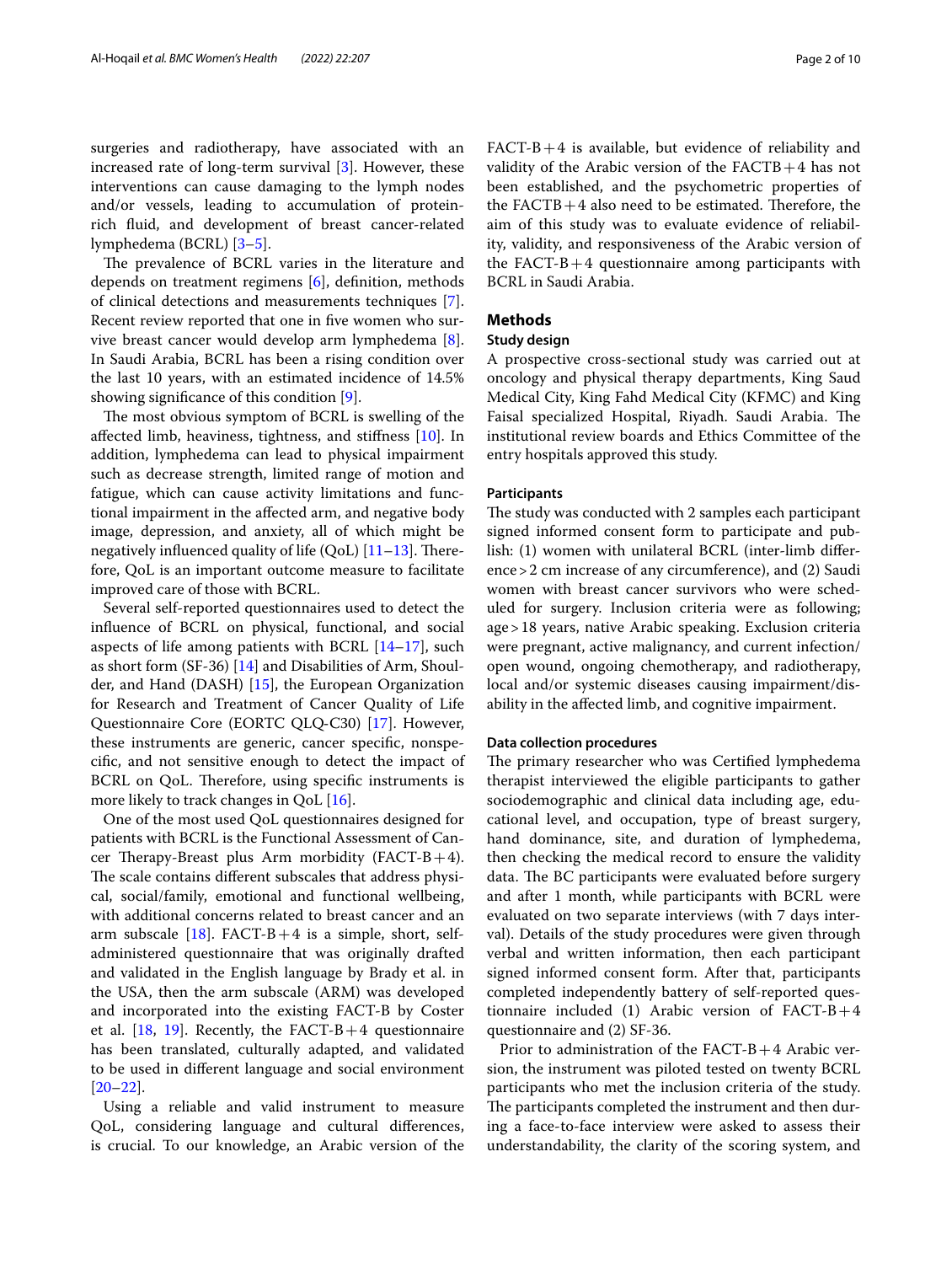completeness of the questionnaire  $[20=32]$ . The results indicated that the instructions and the structure of the FACT-B+4 Arabic version instrument were understandable, clear, and easy; no one asks for clarifcation or explanation to help them respond to any of the items. However, forty percentage of the participants found item B4 ("I feel sexually attractive") to be inappropriate and suggested that it be replaced with "I feel attractive (pretty)".

## **Instruments**

## *Functional Assessment of Cancer Therapy‑Breast plus Arm morbidity (FACT‑B*+*4)*

The FACT-B $+4$  is self-reported questionnaire designed to measure health related quality of life in participants diagnosed with BCRL and composed of 40 items divided into three parts: the general subscale on cancer (FACT-G), breast specifc subscale (BCS) and ARM subscale [[17\]](#page-8-12). The FACT-G divided into 4 subscales that measure physical well-being, social/ family well-being, emotional well- being, and functional well-being. The BCS has 10 items, while the ARM subscale has four items [[18](#page-8-15)]. The Response system is 5 Likert scores varying between "0" shows "No at all" to "4" indicates 'Very much", where the positively stated items directly got scores from 0 to 4 points, and the negatively stated items are reversed [\[18](#page-8-15), 19. Permission to use the  $FACT-B+was$  obtained from the FACT organization (owned and copyrighted by David Cella).

## *Health related quality of life assessment using 36‑Item Short‑Form Health Survey (SF‑36)*

The SF-36 is a self-report generic measure of health status. The SF-36 is culturally adapted into Arabic and has a good reliability and validity within breast cancer survivors [[23](#page-8-19)[–25](#page-9-0)]. It comprises 36 items that are combined to form two main domains: physical and mental health status. Each subscale had score ranging from "0 to 100" scores where "0' indicts worst health status and "100" represents optimal health conditions. The total score for each subscale computed according to the RAND 36 Health Survey manual and interpretation guide [[26\]](#page-9-1).

## **Statistical analysis**

The analyses were performed using IBM SPSS Statistics Version 26. Signifcance was set at *P*<0.05. Descriptive statistics were computed for sociodemographic data and clinical characteristics.

## **Reliability/foor/ceiling efects**

The reliability analyses included internal consistency reliability of each subscale and total  $FACB+4$  using Cronbach's alpha. Test–retest reliability was calculated using intraclass correlation coefficient (ICC) for absolute agreement (ICC2,1) and corresponding 95% confdence interval (CI) [[27](#page-9-2)[–29](#page-9-3)].

Wilcoxon test was conducted to examine systematic diferences between the two interviews. Bland Altman plots were used to assess the extent of agreement between the two measures. Assuming that the diferences follow normal distribution, the limits of agreement (LOAs) lie within  $d \pm 1.96 \times SD$ , where d represents the mean diference between the two measurements, and SD is the standard deviation of diferences of each pair [\[30](#page-9-4)].

The standard error of measurement (SEM) was calculated from the following formulas: SEM=SD12√(1−ICC) to evaluate the magnitude of the within-subjects variation, then the minimal detectable change at the 95% (MDC95%) was calculated based on SEM according to the following formulae  $MDC95 = 1.96 \times SEM \times \sqrt{2}$  [\[27](#page-9-2)[–29\]](#page-9-3).

Potential ceiling and floor effects were measured by calculating the percentage of participants achieving the minimum or maximum scores. Ceiling and floor effects are considered being present if>15% of the participants achieved the lowest and highest possible total score [[31\]](#page-9-5).

#### **Validity**

Construct validity was evaluated in 2 ways. First, the correlation of  $FACT-B+4$  subscales (e.g. functional wellbeing, physical well-being, emotional well-being, and social/family well-being), with the corresponding domains of SF-36 including physical functioning, rolephysical, role-emotional, and social functioning, respectively. Pearson correlation coefficient and the Spearman correlation coefficient were used for normally distributed scores and for the other scores, respectively. Second, the known-groups validity is used to discriminant between two groups that are already known to difer in terms of the variables of interest. In this study, known groups validity was examined by comparing scores of  $FACTB + 4$ between the BC participants and BCRL Women were categorized with BCRL. The Mann-Whitney U test was used to compare the overall FACT  $B+4$  total and subscales scores between both groups. We formulated 14 hypotheses (Table [1\)](#page-3-0) for both construct and knowngroups validity based on literature [[31\]](#page-9-5). Hypotheses were accepted when scoring a correlation coefficient 0.40. Construct validity was defned as very good if more than 90% of all 14 hypotheses were confrmed, good if 75% to 90% of the hypotheses were confrmed, and moderate if between 40 and 74% of the hypotheses were confrmed [[29\]](#page-9-3).

Responsiveness was evaluated to examine the sensitivity of the scale to change over time in the BC group  $(n=34)$  by comparing mean change scores of each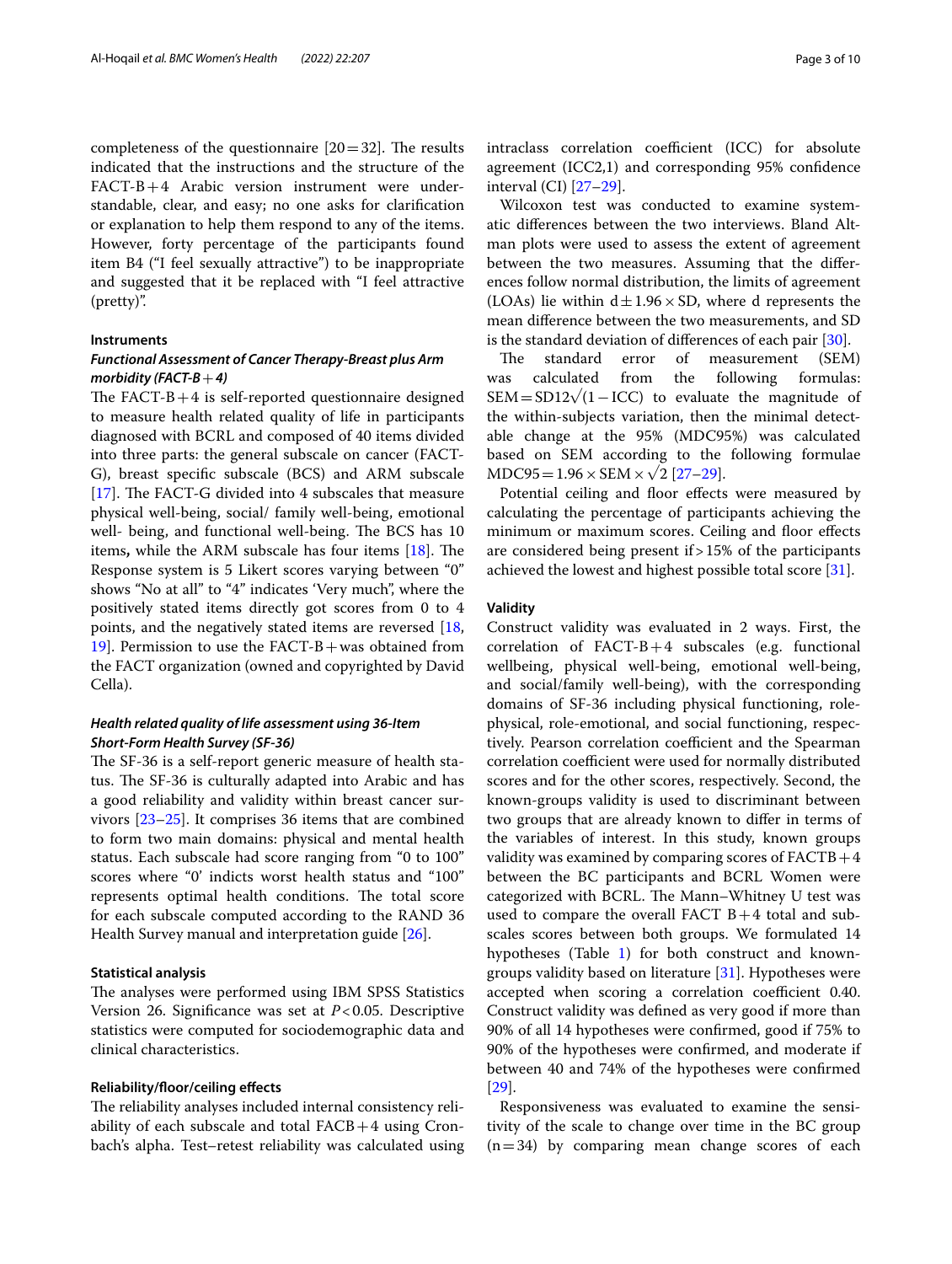#### <span id="page-3-0"></span>**Table 1** Hypotheses to assess construct validity

| Construct             | Considering all correlation coefficients between most similarities' subscale of the FACTB $+$ 4 and the corresponding<br>domains of SF-36, had moderate correlation<br>1. FACTB $+$ 4 physical well-being and SF-36 physical function<br>2. FACTB $+$ 4 physical well-being and SF-36 role-physical<br>3. FACTB $+$ 4 emotional well-being and SF-36 role-emotional<br>4. FACTB $+$ 4 social well-being and SF-36 social functioning |  |  |  |
|-----------------------|--------------------------------------------------------------------------------------------------------------------------------------------------------------------------------------------------------------------------------------------------------------------------------------------------------------------------------------------------------------------------------------------------------------------------------------|--|--|--|
| Known-groups validity | Patients with BCRL have:<br>5. A lower total score on the FACTB $+4$<br>6. A lower score on teach subscale the FACTB than BC participants without lymphedema                                                                                                                                                                                                                                                                         |  |  |  |

*SF-36* Medical Outcomes Study 36-Item Health Survey, *FACTB*+*4* Functional Assessment of Cancer Therapy-Breast plus Arm morbidity version4

subscale and total scores at 4 weeks postoperative minus baseline (before surgery) using Wilcoxon signed-ranks test. Based on Coster et al., recommendation, we postulated that within 4 weeks after surgery BC participants would have poor quality of life and higher levels of Arm morbidity than before surgery [[18](#page-8-15)].

The ICCs, Cronbach alpha coefficients and correlation coefficients were interpreted as follows:  $0 < 0.40$  = weak;<br> $0.40 - 0.74$  = moderate;  $0.75 - 0.90$  = strong;  $0.40 - 0.74$  = moderate; and >  $0.90$  = very strong [\[28](#page-9-6), [29](#page-9-3), [32\]](#page-9-7).

### **Sample size estimation**

G power software version 3.1.9.4 (University of Düsseldorf, Düsseldorf, Germany) was used for sample size calculation for the reliability analysis with the following parameters Alpha=0.05, Power=80%, and  $(r=0.40)$ . A minimum sample size of 46 is sufficient to detect a value of 0.40 for the ICC. An additional 10% drop-out rate was set thus sample size was increased to 51 participants [\[33](#page-9-8)]. While a sample size of 30 was considered the minimum required sample for examining test–retest reliability [[32\]](#page-9-7).

## **Results**

## **Participants**

Fifty-one participants with BCRL, and 34 BC participants without lymphedema involved in the present study. The two groups were comparable in age, educational level, body mass index, and types of breast surgery. All participants' characteristics are presented in Table [2](#page-3-1).

## **Reliability/foor and ceiling**

Table  $3$  shows the Cronbach alpha coefficients, ICCs, SEMs, and MDC95% for the Arabic FACT-B+4 score, and each subscale scores in participants with BCRL.

The Cronbach  $\alpha$  of the Arabic FACT-B+4 total score was 0.90 and for the diferent subscales ranged from 0.74 (social/family well-being) to 0.89 (FACT-BC). For test–retest reliability; 34 BCRL participants completed the questionnaire for two interviews (baseline and within 7 days). The test-retest reliability of the

<span id="page-3-1"></span>**Table 2** Sociodemographic and clinical characteristics of the participants with BCRL ( $n=51$ ) and BC without lymphedema  $(n=34)$ 

| <b>Variables</b>          | <b>BCRL</b> group<br>$(n=51)$ | <b>BC-group</b><br>$(n=34)$ |
|---------------------------|-------------------------------|-----------------------------|
| Age (mean $\pm$ SD) years | $53.39 \pm 10.89$             | $56.73 \pm 3.15*$           |
| Marital status            |                               |                             |
| Single                    | $2(3.9\%)$                    | 3 $(8.80\%)^5$              |
| Married                   | 39 (76.50%)                   | 26 (76.50%)                 |
| Divorced                  | 7 (13.70%)                    | 3 (8.80%)                   |
| Widowed                   | 3 (5.90%)                     | $2(5.90\%)$                 |
| Education                 |                               |                             |
| Elementary                | 21 (41.20%)                   | 13 (38.24%) <sup>§</sup>    |
| Higher school             | 15 (29.40%)                   | 13 (38.24%)                 |
| University degree         | 15 (29.40%)                   | 8 (23.52%)                  |
| Family size               |                               |                             |
| $<$ 3                     | 5 (9.80%)                     | 7 (20.60%) $5$              |
| $3 - 5$                   | 15 (29.40%)                   | 10 (29.40%)                 |
| > 5                       | 31 (60.80%)                   | 17 (50.00%)                 |
| Employment                |                               |                             |
| Housewife                 | 36 (70.60%)                   | 22 (64.70%) §               |
| Employment                | $3(5.9\%)$                    | 5 (14.70%)                  |
| Retried                   | 12 (23.5%)                    | 7 (20.60%)                  |
| <b>BMI</b>                |                               |                             |
| $<$ 30 kg/cm <sup>2</sup> | 15 (29.40%)                   | 13 (38.20%) <sup>§</sup>    |
| $>$ 30 kg/cm <sup>2</sup> | 36 (70.60%)                   | 21 (61.80%)                 |
| Breast surgery            |                               |                             |
| Mastectomy                | 31 (60.80%)                   | 15 (44.10%) §               |
| Breast-conserving surgery | 20 (39.20%)                   | 19 (55.90%)                 |
| Lymphedema site           |                               |                             |
| Right                     | 30 (58.8%)                    |                             |
| Left                      | 21 (41.20%)                   |                             |
| Lymphedema duration       |                               |                             |
| $<$ 3years                | 22 (43.10%)                   |                             |
| 3-5 years                 | 17 (33.30%)                   |                             |
| $> 5$ years               | 12 (23.50%)                   |                             |

*BC* breast cancer, *BCRL* breast cancer related lymphedema, *BMI* body mass index, *SD* standard deviation

\*Non-signifcant diference (*P*>0.05) Mann Whitney U-test

§ Non-signifcant diference (*P*>0.05) Chi square test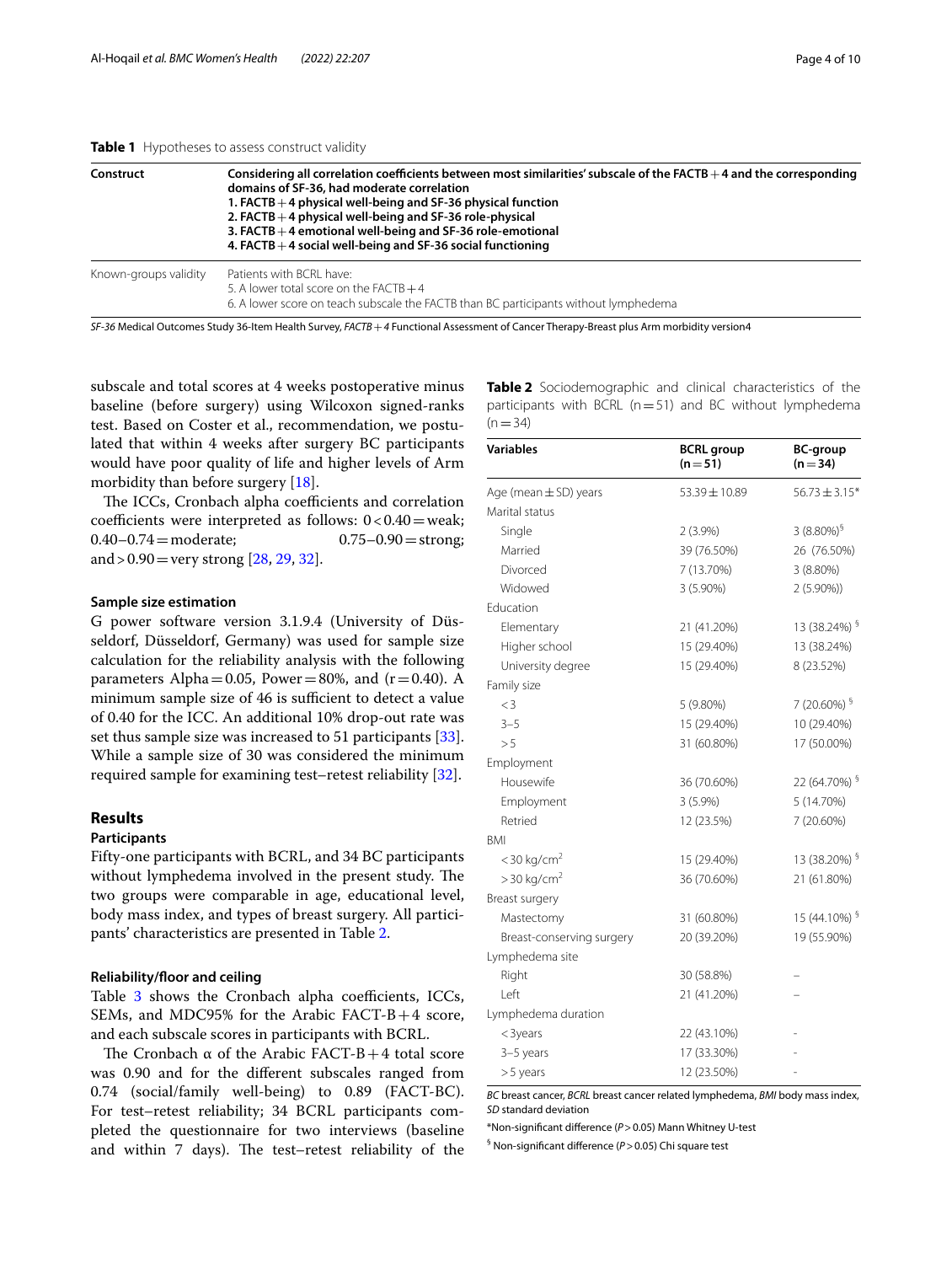<span id="page-4-0"></span>**Table 3** Cronbach alpha, Intraclass correlation coefficient, SEM and MDC and their corresponding 95% CI for the participants with **BCRL** 

| <b>Subscales</b>              | Internal<br>consistency 1)<br>α | $FACT-B+4$ (Time   | $FACT-B+4$ (Time<br>2) |         |                      |      |       | P value ICC 95% CI for ICC <sub>2.1</sub> SEM $MDC_{95}$ 95% CI for $MDC_{95}$ |
|-------------------------------|---------------------------------|--------------------|------------------------|---------|----------------------|------|-------|--------------------------------------------------------------------------------|
| PWB (7; 0-28)                 | 0.84                            | 19.70 $\pm$ 6.68   | $18.79 \pm 5.66$       | $0.50*$ | $0.87$ $0.76 - 0.93$ | 2.23 | 6.18  | $-5.27$ to $7.09$                                                              |
| SWB (7; 0-28)                 | 0.74                            | $23.25 \pm 5.38$   | $23.12 \pm 5.74$       | $0.82*$ | $0.79$ $0.62 - 0.89$ | 2.54 | 7.06  | $-6.65$ to 7.47                                                                |
| EWB (6; 0-24)                 | 0.75                            | $21.05 \pm 2.90$   | $20.76 \pm 2.83$       | $0.23*$ | $0.87$ $0.77 - 0.93$ | 1.03 | 2.41  | $-2.12$ to 2.70                                                                |
| FWB (7; 0-28)                 | 0.80                            | $23.38 \pm 3.75$   | $23.32 \pm 3.33$       | $0.90*$ | $0.72$ $0.67 - 0.85$ | 1.87 | 5.20  | $-5.14$ to 5.26                                                                |
| BC 10 (10; 0-40)              | $0.75*$                         | $24.35 \pm 6.61$   | $23.94 \pm 5.69$       | $0.46*$ | $0.86$ $0.74 - 0.93$ | 2.31 | 6.39  | $-5.98$ to 6.80                                                                |
| ARM (5; 0-20)                 | 0.84                            | $10.85 \pm 5.39$   | $10.47 \pm 5.58$       | $0.23*$ | $0.94$ $0.89 - 0.97$ | 1.34 | 3.72  | $-4.1$ to 3.34                                                                 |
| FACT-B TOI (24:<br>$0 - 96$   | 0.85                            | $67.44 \pm 13.23$  | $66.05 \pm 11.18$      | $0.42*$ | $0.89$ $0.80 - 0.94$ | 4.06 | 11.25 | $-9.87$ to 12.63                                                               |
| FACT-G (27; 0-108)            | 0.87                            | $87.40 \pm 14.17$  | $86.00 \pm 12.13$      | $0.37*$ | 0.92 0.84-0.96       | 3.73 | 10.34 | $-8.94$ to 11.74                                                               |
| FACT-B (37; 0-148)            | 0.89                            | $111.75 \pm 19.09$ | $109.94 \pm 16.48$     | $0.32*$ | $0.93$ $0.86 - 0.96$ | 4.72 | 13.07 | $-11.26$ to $14.88$                                                            |
| $FACT-B + 4(41;$<br>$0 - 164$ | 0.90                            | $122.23 \pm 23.02$ | $120.79 \pm 20.52$     | $0.43*$ | 0.94 0.88-0.97       | 5.34 | 14.80 | $-13.37$ to 16.23                                                              |

Cronbach's alpha excluding item (P2), *PWB* physical well-being, *SWB* social/ family well-being, *EEWB* emotional well-being, *FWB* functional well-being, FACT-B TOI = (PWB + FWB + BCS), FACT-B + 4 = PWB + SWB + EWB + FWB + BCS + ARM, *ICC* intraclass correlation coefficient, *CI* confidence interval, *SEM* standard error of the measurement, *MDC* minimal detectable change, *FACT-B*+*4* Functional Assessment of Cancer Therapy-Breast plus Arm morbidity

\*Non-signifcant *P* values (*P*>0.05) for Wilcoxon test

Arabic FACT-B+4 total score, ARM, FACT-BC, and FACT-G subscales score was very strong (ICCs>0.90), that of PWB, SWB, EWB, BC, and FACT-TOI scores was strong  $(ICCs = 0.75-0.90)$ , and moderate for FWB  $(ICCs = 0.51 - 0.72).$ 

The total Arabic FACT-B $+4$  score had a variability (SEM) of 5.34, between the two measurements. Furthermore, the MDC<sub>95</sub> for the Arabic FACTB+4 questionnaire total score was 14.80 points, with a decrease of the FACT-B+4 score of 14 or more and an increase of 17 or more could be considered a clinically relevant change. The ARM subscale score had a variability (SEM) of 1.34, between the two measurements. Furthermore, The  $MDC_{95}$  was 3.72, with a decrease of the ARM score of 4 or more and an increase of 4 or more could be considered a clinically relevant change.

As shown in the Table [3,](#page-4-0) the Wilcoxon signed-rank test for total score of the Arabic  $FACTB + 4$  and each subscale score did not show any signifcant diferences (*P*<0.05) between both test occasions. Figure [1](#page-5-0) shows the Bland– Altman graph of the FACT-B $+4$  questionnaire. The value of mean differences was  $1.4314$  (SD,  $\pm 10.54$ .), and the limits of agreement for the total scores were -19.24 and 22.10 points This indicated that, questionnaire had a good random distribution around zero, with few points out of range.

The floor/ceiling effects revealed that the percentages of participants scoring at the foor/ceiling level for total scores of the Arabic FACT-B+and subscales were less than 15%; however, we found a ceiling efect of 19.6% and 15.7% for the SWB and EWB, respectively.

## **Validity**

Table [4](#page-5-1) presented the associations between most similarities' subscale of the  $FACTB+4$  and the corresponding domains of SF-36. The analysis of associations between PWB, SWB and EWB, FWB dimensions of the Arabic FACTB+4 and the corresponding dimensions on SF-36; role limitation due to physical function, social functioning, role limitation due to emotional problems and physical function dimension revealed moderate correlation  $(r=0.42-0.62)$ , therefore, all 4 hypotheses were accepted.

Table [5](#page-6-0) represents known group validity of the Arabic  $FACTB+4$ . The total score on Arabic  $FACTB+4$  and the scores FACT-B, FACT-TOI, ARM, the BC subscales were signifcantly higher (*P*<0.001) for BC participants without lymphedema than for those with BCRL, Participant with and without lymphedema had a comparable score on the PWB, EWB, FWB, and FACT-G. Analysis of Aram subscale items revealed that BCRL participants signifcantly had more arm problems than BC without lymphedema, including swelling (96.08% vs 12.19; *P*=0.001), pain (74.51% vs 24.39%; *P*=0.01), arm movement (66.67% vs 17.07%; *P*=0.01), numbness (66.67% vs 19.51%; *P*=0.01), and stifness (51% vs 4.87; *P*=0.01), therefore, 6 out of 10 hypotheses were accepted. Construct validity of the Arabic  $FACTB + 4$  was moderate, as 72% (10 of 14) of the hypotheses were established.

Table [6](#page-6-1) represents the responsiveness to change of FACT-B+4 scores in BC participants  $(n=21)$  before and after surgery. A signifcant declined (*P*<0.01) was reported in total  $FACTB+4$  score and in all subscales (*P*<0.05) except for EWB and BC.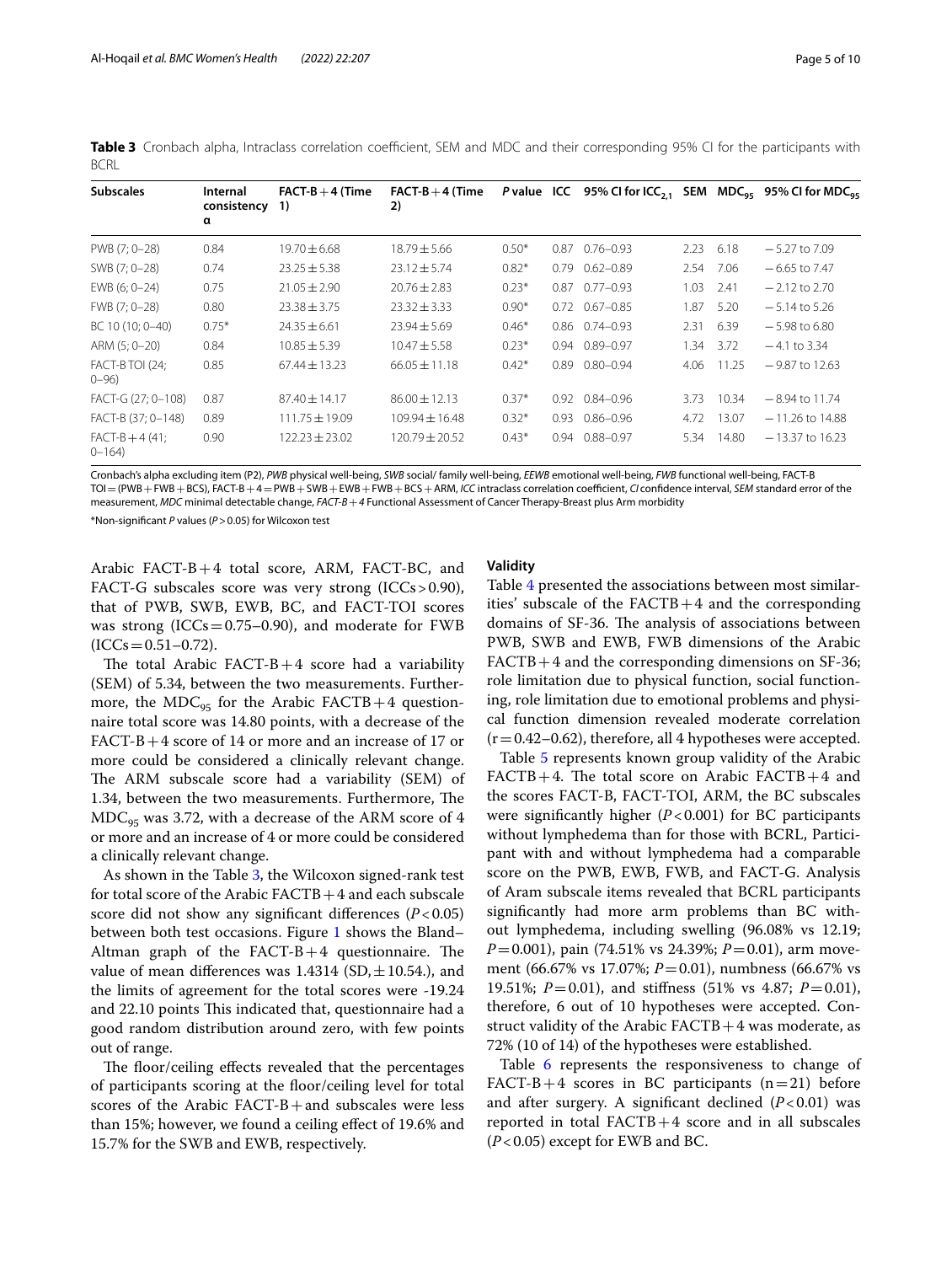

<span id="page-5-1"></span><span id="page-5-0"></span>**Table 4** Correlation between the Arabic FACTB+4 and other SF-36

| <b>Subscales</b>                          | <b>PWB</b> | SWB EWB |         | <b>FWB</b> |
|-------------------------------------------|------------|---------|---------|------------|
| Physical function                         |            |         |         | $0.54*$    |
| Role limitation due to physical health    | $0.60*$    |         |         |            |
| Role limitation due to emotional problems |            |         | $0.60*$ |            |
| Social functioning                        |            | $0.42*$ |         |            |

*PWB* physical well-being, *SWB* social/family well-being, *EEWB* emotional wellbeing, *FWB* functional well-being

\*Correlations signifcant at the .01 level

## **Discussion**

The lack of validated self-reported Arabic outcome measures in patients with breast cancer related lymphedema has restricted research. Therefore, the aim of this study was to evaluate evidence of psychometric performance of the Arabic version of the FACT-B+4 questionnaire among participants with BCRL in Saudi Arabia.

Piloted tested showed clarity, acceptability, and understandability of the Arabic  $FACTB + 4$  version with no diffculty regarding scale's instructions and scoring system. There are no floor and ceiling issues reported during using the Arabic FACT-B  $+4$ . These findings supporting the content, relevance, and comprehensibility of Arabic FACTB+4 version with the original version developed by Coster et al. [[18](#page-8-15)] and show its suitable as specifc outcome measures to be used in assessments of Arabian women with a BCRL both in research and in clinical settings.

The Cronbach alpha of the  $FACTB+4$  in the Arabicspeaking BCRL patients ( $\alpha$  = 0.90) was somewhat higher than, but comparable with, the estimates of internal consistency (0.88) for both the original English version [\[18](#page-8-15)], and Brazilian versions  $[31]$  $[31]$ . The SWB, EWB, FWB, and ARM subscale had reliability estimate of (0.74–0.89) that was comparable with the original English version (0.76– 0.88) [[18\]](#page-8-15), and Brazilian versions (0.66–0.84) [[31\]](#page-9-5) and Spanish version  $(0.69-0.89)$   $[20]$  $[20]$ . The Cronbach alpha of the PWB ( $\alpha$ =0.84) and BC ( $\alpha$ =0.75) was somewhat higher than the estimates of internal consistency for both the original English version (0.71 and 0.62) [\[18](#page-8-15)], Brazilian versions  $(0.75 \text{ and } 0.66)$  [[31](#page-9-5)], and Spanish version  $(0.75 \text{ )}$ and 0.52) [[20\]](#page-8-17). Similar to current results, Italian version FACTB+4 reported adequate Cronbach's alpha for PWB (0.810 and BC (0.74) [[21\]](#page-8-20).

The ICCs of the Arabic version of  $FACT-B+4$  total scores and the scores on each subscale varied between moderate and very strong  $(ICC=0.72-0.94)$ . These results are in line with the early fnding of Coster et al. [[18\]](#page-8-15), who reported significant ICC value for an English version of  $FACT-B+4$  (ICC=0.97) and the Brazilian version 0.86 (ICC=0.86, 95% CI 00.80 to 0.90) in a group of BCRL  $(n=18)$  [\[22,](#page-8-18) [31\]](#page-9-5). The ICCs of the Arm subscale was very strong  $(ICC=0.94, 95\% \text{ CI } 0.89-0.97)$ and somewhat lower than, but comparable with that reported by English version (ICC=0.97, 95% CI 0.79– 0.95)  $[18]$  $[18]$ . However, Brazilin  $[31]$  $[31]$  and Spanish  $[20]$  $[20]$  versions reported lower ICC for Arm subscale (0.75–0.88), respectively. The reliability estimate of the Arabic BC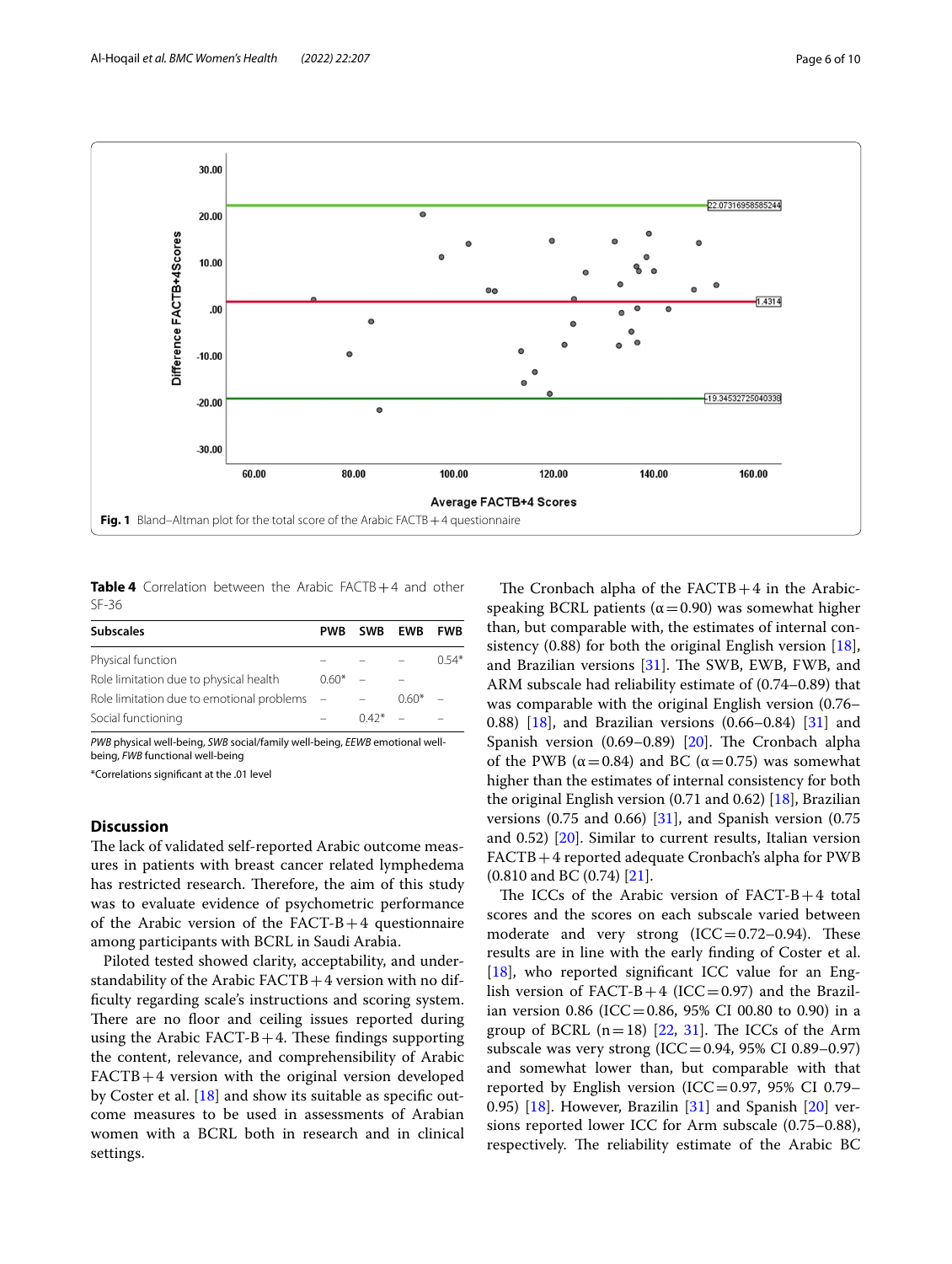<span id="page-6-0"></span>

|  | Table 5 Mean scores of the Arabic version of FACTB + 4 for participants with BCRL and breast cancer without lymphedema |
|--|------------------------------------------------------------------------------------------------------------------------|
|  |                                                                                                                        |

| <b>Subscales</b>      | Mean (SD)                                                     |                                  | <b>MD (95%CI)</b>                | P values          |
|-----------------------|---------------------------------------------------------------|----------------------------------|----------------------------------|-------------------|
|                       | <b>BC</b> without lymphedema<br>BCRL ( $n = 34$ )<br>$(n=34)$ |                                  |                                  |                   |
| PWB (7; 0-28)         | $19.70 \pm 6.68$                                              | $19.91 \pm 5.75$                 | $-.20(-3.22)$ to 2.810           | $0.89*$           |
| SWB (7; 0-28)         | $23.25 + 5.38$                                                | $26.25 \pm 2.84$ <sup>**</sup>   | $-.20(-3.22 \text{ to } 2.81)$   | 0.006             |
| EWB (6; 0-24)         | $21.05 \pm 2.90$                                              | $21.91 \pm 2.86*$                | $.14 (-1.25 to 1.55)$            | $0.83*$           |
| FWB (7: 0-28)         | $23.38 \pm 3.75$                                              | $23.94 \pm 3.69*$                | $-$ .55 ( $-$ 2.26 to 1.15)      | $0.51*$           |
| BC 10 (10; 0-40)      | $24.35 \pm 6.61$                                              | $79.44 \pm 5.16^{\text{++}}$     | $-5.08$ ( $-7.96$ to $-2.20$ )   | 0.001             |
| ARM (5; 0-20)         | $10.85 \pm 5.39$                                              | $17.35 \pm 4.01$ <sup>##</sup>   | $-6.88$ ( $-9.2$ to $-4.54$ )    | 0.001             |
| FACT-B TOI (24; 0-96) | $67.44 \pm 13.23$                                             | $73.29 \pm 10.58^{\ddagger}$     | $-5.85$ ( $-11.65$ to .05)       | 0.04              |
| FACT-G (27; 0-108)    | $87.40 \pm 14.17$                                             | $91.01 \pm 9.41*$                | $-3.60$ ( $-9.43$ to 2.21)       | $0.22*$           |
| FACT-B (37; 0-148)    | $111.75 \pm 19.09$                                            | $120.45 \pm 12.55^*$             | $-8.69$ ( $-16.52$ to $-.87$ )   | 0.03 <sup>†</sup> |
| $FACT-B+4(41:0-164)$  | $122.23 \pm 23.02$                                            | $137.80 \pm 13.83$ <sup>##</sup> | $-15.57$ ( $-24.77$ to $-6.38$ ) | 0.001             |

*PWB* physical well-being, *SWB* social/family well-being, *EEWB* emotional well-being, *FWB* functional well-being, FACT-B TOI=(PWB+FWB+BCS), FACT-B+4=PWB+SWB+EWB+FWB+BCS+ARM, *FACT-B*+*4* Functional Assessment of Cancer Therapy-Breast plus Arm morbidity

\*Non-signifcant *P* values (*P*>0.05) for Mann–Whitney U test

ǂ Signifcant *P* values (*P*<0.05) for Mann–Whitney U test

ǂ ǂ Signifcant *P* values (*P*<0.01) for Mann–Whitney U test

<span id="page-6-1"></span>

| Table 6 Responsiveness to change of FACT-B + 4 scores in BC participants before and after surgery |  |
|---------------------------------------------------------------------------------------------------|--|
|---------------------------------------------------------------------------------------------------|--|

| <b>Subscales</b>      | Pre-operative<br>$Mean + SD$ | 4 weeks post-operative<br>Mean $\pm$ SD | MD (95% CI)            | P values |
|-----------------------|------------------------------|-----------------------------------------|------------------------|----------|
| PWB (7; 0-28)         | $20.85 \pm 5.83$             | $17.38 \pm 5.45^*$                      | $3.47(0.05 - 6.89)$    | 0.04     |
| SWB (7; 0-28)         | $26.18 \pm 2.76$             | $24.12 \pm 3.87^*$                      | $2.07(0.18 - 3.97)$    | 0.03     |
| EWB (6; 0-24)         | $20.57 \pm 2.69$             | $20.85 \pm 2.92*$                       | $-.28 (-2.19 to 1.62)$ | 0.75     |
| FWB (7; 0-28)         | $23.52 \pm 4.53$             | $20.67 \pm 3.76^*$                      | 2.84 (0.72-4.97)       | 0.01     |
| BC 10 (10; 0-40)      | $29.04 \pm 5.86$             | $27.90 \pm 4.57*$                       | $1.14 (-2.08 to 4.37)$ | 0.46     |
| ARM (5; 0-20)         | $19.04 \pm 2.13$             | $14.46 \pm 4.968$ <sup>**</sup>         | $4.58(2.01 - 7.14)$    | 0.001    |
| FACT-B TOI (24; 0-96) | $73.42 \pm 12.37$            | $65.966 \pm 10.53$ <sup>#</sup>         | 7.46 (0.47-14.46)      | 0.03     |
| FACT-G (27; 0-108)    | $91.13 + 10.81$              | $83.01 \pm 11.44^*$                     | $8.12(1.57 - 14.69)$   | 0.01     |
| FACT-B (37; 0-148)    | 120.18 ± 14.95               | $110.92 \pm 14.40^*$                    | $9.26(0.74 - 17.78)$   | 0.03     |
| $FACT-B+4(41; 0-164)$ | $139.23 \pm 15.68$           | $125.36 \pm 16.98$ <sup>**</sup>        | 13.84 (4.14-23.54)     | 0.007    |

*PWB* physical well-being, *SWB* social/family well-being, *EEWB* emotional well-being, *FWB* functional well-being, FACT-B TOI=(PWB+FWB+BCS),

FACT-B+4=PWB+SWB+EWB+FWB+BCS+ARM, *FACT-B*+*4* functional assessment of cancer

ǂ Signifcant *P* values (*P*<0.05) for Wilcoxon test

ǂ ǂ Signifcant *P* values (*P*<0.01) for Wilcoxon test

\*Non-signifcant *P* values (*P*>0.05) for Wilcoxon test

subscale was very strong (ICC=0.92, 95% CI 0.84–0.96) while Oliveria et al. [[31\]](#page-9-5) and Martinez et al. [\[20\]](#page-8-17) mentioned lower test–retest reliability for BC subscale (ICC 0.75 and 0.82), respectively.

The average values of  $FACTB + 4$  total score and each subscale in the test and retest showed that participant with BCRL had similar scores in the Arabic FACT-B+4 with diferent administrations time.

The Arabic FACT-B  $+4$ -measurement error was quantified in the current study using SEM and MDC. The reported MDC indicates that the score in the Arabic FACT-B+4 needs to change by at least 14.80 points for total scales and 1.34 points for Arm subscales, in order to describe that change in the score as a true change in the participants with BCRL. However, none of these studies examined minimal detectable changes, as recommended by Lexell and Downham  $[28]$  $[28]$ . The measurement error by SEM for the Arabic of version FACT-B+4 total score, and each subscale had somewhat smaller SEMs in com-parison to both original English questionnaire [[18](#page-8-15)] and PWB, EWB, FWB, BC, and Arm subscales and FACT- $B+4$  total score for Brazilian version [[31\]](#page-9-5).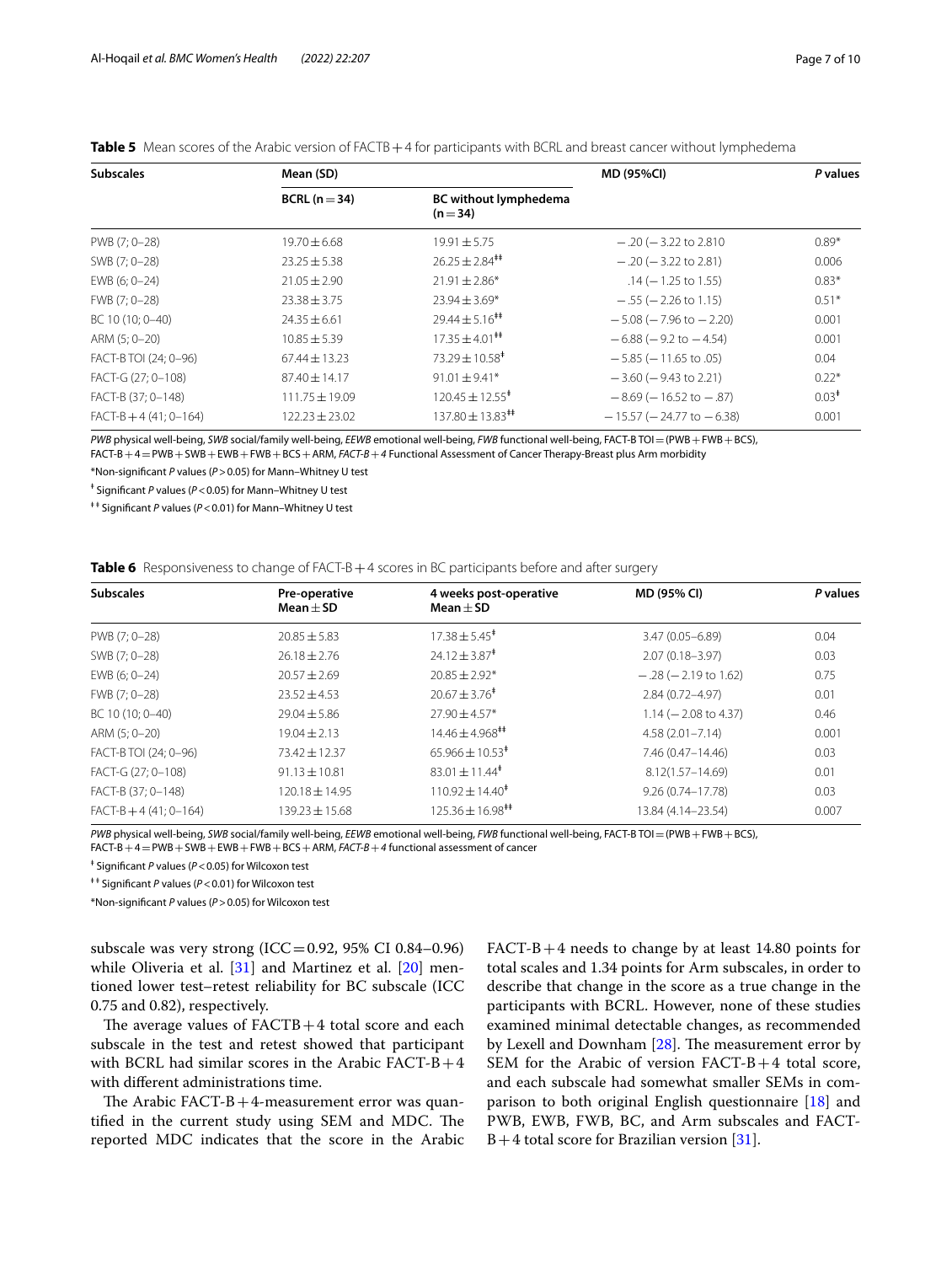There are several differences in conditions for examining reliability which could infuence the test results. For test–retest analyses, various time intervals were selected between test–retest periods. In the current studies, the time interval for test–retest analyses was 1 week based on the original English version [[18](#page-8-15)], and Spanish version [[20\]](#page-8-17), while in the Italian version, it was 2 days among participant underwent breast cancer surgery [\[21](#page-8-20)] and 30 days for the Brazilian version [\[31\]](#page-9-5). All patients completed the Brazilian version under supervision at both test and retest, whereas the Arabic questionnaires was completed without supervision since the  $FACT-B+4$  is self-administered. In addition, the variability in samples used such as participant with recent breast surgery in Italian version  $[21]$  $[21]$ , mixed group of BCs with and with-out lymphedema [\[31\]](#page-9-5). These reflected non-homogeneity in response to scale rather than equivalence problem of the Arabic version.

Construct validity was tested in 2 ways and gave good results in the patients with BCRL. The PWB, SWB, EWB and PWB scores of the Arabic FACT-B $+4$ , had moderate correlation (between 0.42 and 0.62), with the expected domains of the SF-36. Other studies found comparable [[20\]](#page-8-17) or slightly lower correlations [\[31](#page-9-5)], between their questionnaire and a questionnaire already tested on validity. The FACT-B $+4$  showed correlations between 0.31 and 0.41 with similar domains in the SF-36. On the other hand, World Health Organization Quality of Life-brief (WHOQOL-brief), had good correlation with  $FACTB+4$ ; physical health domain of the WHO-QOL-bref and PWB scale  $(r=0.69)$ , social relationships domain of the WHOQOL-bref and SWB scale of  $(r=0.62)$ ; psychological domain of the WHOQOL-bref and EWBT  $(r=0.61)$  [\[31\]](#page-9-5). Furthermore, these results, comparable with Martınez et al., reported a signifcant correlation of the SF-36 questionnaire with  $FACT-B+4$ except for vitality and social function [\[20](#page-8-17)]. However, in a study by Coster et al., this analysis was not performed [[18\]](#page-8-15).

Concerning the second method of the construct validity analyses, participants with BCRL had a signifcantly lower total score on the Arabic version  $FACT-B+4$ , lower scores on the other subscales, including ARM subscale. These results indicated that the arm subscale, the breast cancer concerns scale, and the  $FACT-B+4$ were able to discriminate between participants with arm morbidity and those without arm problems. This finding confrmed the results of Coster et al. [\[18](#page-8-15)] who found signifcant diferences in mean scores between participants sufering from lymphedema and without lymphedema.

This study found that breast cancer patients reported a signifcant decline QOL in terms of the physical, functional, social function and ARM subscales as well as FACT-G, FACT-TOI, FACT B and FACTB+4 total  $FACT-B+at$  4 weeks after surgery in comparison to preoperative status. These findings were similar to the result from in Coster et al's [[18\]](#page-8-15) study, which suggests that patients will sufer from arm morbidity more than 1 month after surgery. These findings suggested that the arm subscale and the Arabic  $FACT-B+4$  were sensitive to changes in arm morbidity during the postoperative period.

A strength of the current study was that diferent aspects of reliability, validity and responsiveness of the  $FACT-B+4$  were investigated and followed the recommended methods and preferred statistical analyses outlined by the COSMIN group [\[34\]](#page-9-9). Our study had some limitations. The inclusion criteria included the largest possible number of women with breast cancer-related lymphedema, regardless of their severity and stage. The wide variety in the type of surgery and time since surgery may have become a limitation because a more homogeneous sample regarding lymphedema stage and severity or surgery types couldn't have similar changes in QoL. Among the limitations of this study, the sample of patients with BCRL comes from a central province of Saudi Arabia, which limits the generalizability of data because of cultural diferences between Saudi Arabia's provinces. However, we believe this will have a minimal efect on the generalizability of the results, because the FACT-B+4 using Modern Standard Arabic, the language used in books, newspapers, magazines, media, formal speech, and communications and the most common form of Arabic taught in primary education [[35](#page-9-10)]. Despite achievement of adequate acceptance of validity hypothesis (10 of the 14; 72%). Future study should emphasis to improve the remaining items that could not be shown to be efective.

## **Conclusion**

The Arabic FACT-B $+4$  version showed strong internal consistency, test–retest reliability, and moderate construct validity similar to the original questionnaire. These results may enable the Arabic  $FACT-B+4$  version to be used to assess quality of life in Arabic speaking women with BCRL.

#### **Abbreviations**

AAOS: American Association of Orthopedic Surgeons; ARM: Arm subscale; BC: Breast cancer; BCS: Breast cancer subscale; BCRL: Breast cancer-related lymphedema; EWB: Emotional well-being; FACT-G or FACT: Functional Assessment of Cancer Therapy FACT-G or FACT; FACT-B: Functional Assessment of Cancer Therapy-Breast; FACT-B+: Functional Assessment of Cancer Therapy-Breast plus Arm morbidity; FWB: Functional well-being; HRQOL: Health-related quality of life; SF-36: Item Short Form Health Survey-36; MAPIRIM: MAPI research institute methodology; MMST: Mini–mental state examination; PWB: Physical well-being; QOL: Quality of life; SWB: Social/family well-being; TOI: Trial outcome index; WHO: World Health Organization.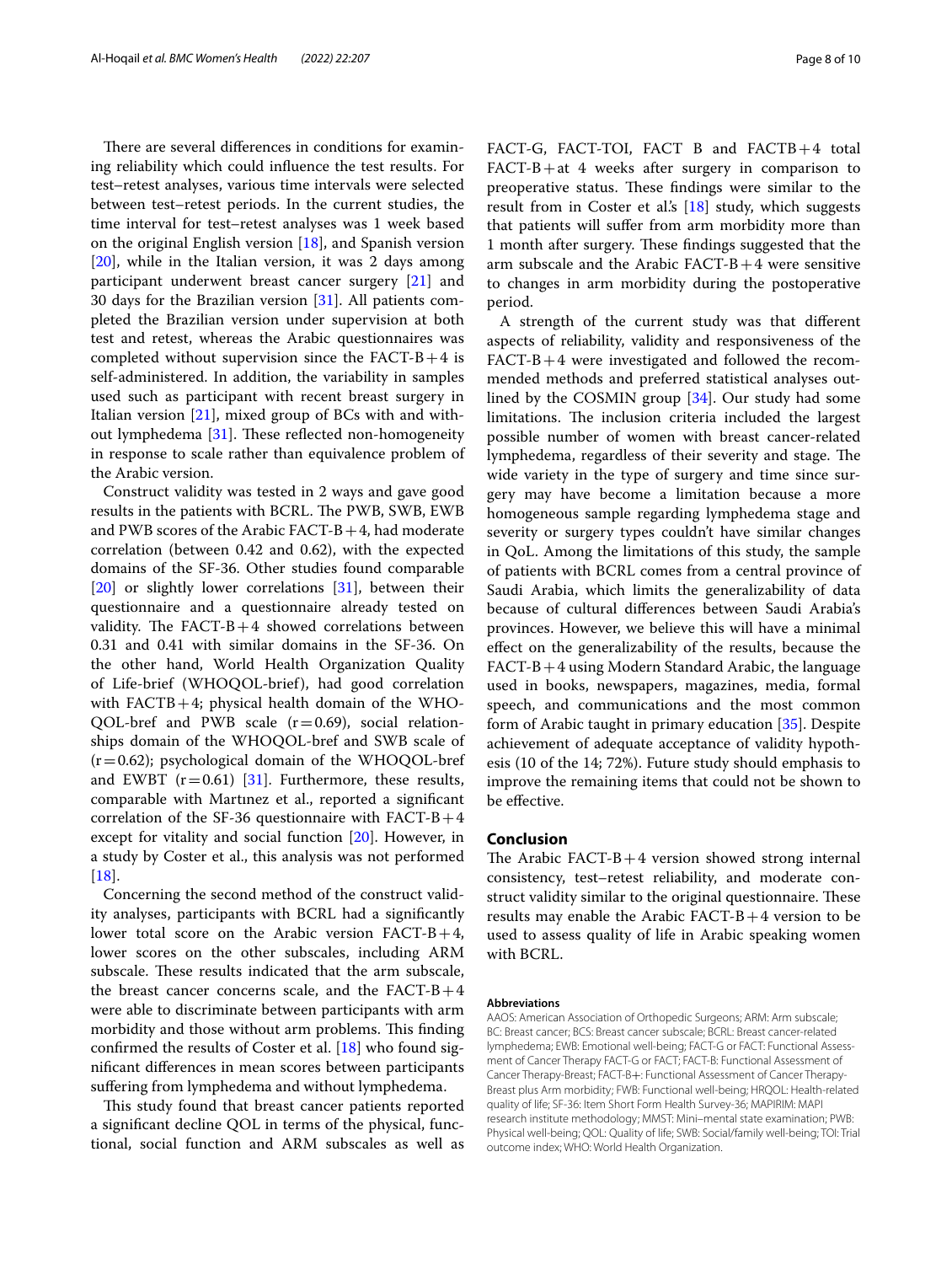#### **Acknowledgements**

Not applicable.

### **Author contributions**

All authors contributed to the study conception and design. Material preparation, data collection and analysis were performed by HAH and MTO. The frst draft of the manuscript was written by HAH, and all authors commented on previous versions of the manuscript. The critical revision of the article were performed by ESE and MMM. The fnal approval of the version to be published was performed by MTO. All authors read and approved the fnal manuscript.

#### **Funding**

No funds, grants, or other support was received.

#### **Availability of data and materials**

The datasets used and analyzed during the current study are available from the corresponding author on reasonable request.

## **Declarations**

### **Ethics approval and consent to participate**

All procedures performed in studies involving human participants were in accordance with the ethical standards of the institutional and/or national research committee and with the 1964 Helsinki declaration and its later amendments or comparable ethical standards. The study was approved by the institutional review boards in King Saud University Medical City (reference number# 16/0272/IRB), the institutional review boards in King Fahad Medical City (reference number#FWA00018774) and the Research Advisory Council of King Faisal Specialist Hospital and Research Center (reference number# PT/132/39). Informed consent was obtained from all individual participants included in the study. This article does not contain any studies with animals performed by any of the authors. Written informed consent was obtained from all participants prior to inclusion in this study.

#### **Consent for publication**

Not applicable.

## **Competing interests**

We confrm that there are no known conficts of interest associated with this publication and there has been no signifcant fnancial support for this work that could have infuenced its outcome. We certify that no party having a direct interest in the results of the research supporting this article has or will confer a beneft on us or on any organization with which we are associated. Author(s): Hind Abdulaziz Al-Hoqail, Mohammed TA Omar, Maha Mohammed Al-Marwani, Einas Soliman Al-Eisa are declares that they have no competing interests.

#### **Author details**

<sup>1</sup> Rehabilitation Health Sciences Department, College of Applied Medical Sciences, King Saud University, P.O. Box 145111, Riyadh 4545, Saudi Arabia. 2 Physical Therapy Department, Faculty of Physical Therapy, Cairo University, Cairo, Egypt.

# Received: 19 August 2021 Accepted: 24 May 2022<br>Published online: 03 June 2022

#### **References**

- <span id="page-8-0"></span>1. Bray F, Ferlay J, Soerjomataram I, Siegel RL, Torre LA, Jemal A. Global cancer statistics 2018: GLOBOCAN estimates of incidence and mortality worldwide for 36 cancers in 185 countries. CA Cancer J Clin. 2018;68:394–424.
- <span id="page-8-1"></span>2. Almutlaq BA, Almuazzi RF, Almuhayfr AA, Alfouzan AM, Alshammari BT, AlAnzi HS, et al. Breast cancer in Saudi Arabia and its possible risk factors. J Cancer Policy. 2017;12:83–9.
- <span id="page-8-2"></span>3. Moo TA, Sanford R, Dang C, et al. Overview of breast cancer therapy. PET Clin. 2018;13:339–54.
- 4. Kilbreath SL, Refshauge KM, Beith JM, Ward LC, Ung OA, Dylke ES, French JR, Yee J, Koelmeyer L, Gaitatzis K. Risk factors for lymphoedema

in women with breast cancer: a large prospective cohort. Breast. 2016;28:29–36.

- <span id="page-8-3"></span>5. Gillespie TC, Sayegh HE, Brunelle CL, Daniell KM, Taghian AG. Breast cancer-related lymphedema: risk factors, precautionary measures, and treatments. Gland Surg. 2018;7(4):379–403.
- <span id="page-8-4"></span>6. Hidding JT, Beurskens CH, Van Der Wees PJ, Van Laarhoven HW, Nijhuis-van der Sanden MW. Treatment related impairments in arm and shoulder in patients with breast cancer: a systematic review. PLoS ONE. 2014;9:e96748.
- <span id="page-8-5"></span>7. Hayes SC, Johansson K, Stout NL, Prosnitz R, Armer JM, Gabram S, Schmitz KH. Upper-7-body morbidity after breast cancer. Incidence and evidence for evaluation, prevention, and management within a prospective surveillance model of care. Cancer. 2012;118(Issue Supplement S8):2237–49.
- <span id="page-8-6"></span>DiSipio T, Rye S, Newman B, Hayes S. Incidence of unilateral arm lymphoedema after breast cancer: a systematic review and meta-analysis. Lancet Oncol. 2013;14:500–15.
- <span id="page-8-7"></span>9. Moshref SS, Jamal YS, Al Gaithy ZK, Alkhayyat SS, Awan BA, Fakiha M, Ammar H, Bamashmos A, Alrajraji M, Abolhamayl M. Frequency of breast cancer surgery related arm lymphedema at King Abdulaziz University Hospital 2008–2015, a tertiary center experience, Jeddah, Saudi Arabia. JKAU Med Sci. 2017;24(2):17–28.
- <span id="page-8-8"></span>10. Michelotti A, Invernizzi M, Lopez G, Lorenzini D, Nesa F, De Sire A, Fusco N. Tackling the diversity of breast cancer related lymphedema: perspectives on diagnosis, risk assessment, and clinical management. Breast. 2019;44:15–23.
- <span id="page-8-9"></span>11. Chachaj A, Małyszczak K, Pyszel K, et al. Physical and psychological impairments of women with upper limb lymphedema following breast cancer treatment. Psychooncology. 2010;19:299–305.
- 12. Ahmed RLPA, Lazovich D, Schmitz KH, Folsom AR. Lymphedema and quality of life in breast cancer survivors:the Iowa Women's Health Study. J Clin Oncol. 2008;26(35):5689.
- <span id="page-8-10"></span>13. Harris SR, Hugi MR, Olivotto IA, et al. Clinical guidelines for the care and treatment of breast cancer: II Lymphedema. CMAI. 2001;23:1.
- <span id="page-8-11"></span>14. Brazier JE, Harper R, Jones NM, O'Cathain A, Thomas KJ, Usherwood T, Westlake L. Validating the SF-36 health survey questionnaire: new outcome measure for primary care. BMJ. 1992;305:160–4.
- <span id="page-8-13"></span>15. Dias JJ, Rajan RA, Thompson JR. Which questionnaire is best? The reliability, validity and ease of use of the patient evaluation measure, the disabilities of the arm, shoulder and hand and the Michigan Hand outcome measure. J Hand Surg Eur. 2008;33:9–17.
- <span id="page-8-14"></span>16. Bakar Y, Tuğral A, Ozdemir Ö, Duygu E, Üyeturk Ü. Translation and validation of the Turkish version of lymphedema quality of life tool (LYMQOL) in patients with breast cancer related lymphedema. Eur J Breast Health. 2017;13:123–8.
- <span id="page-8-12"></span>17. Huijer HAS, Sagherian K, Tamim H. Validation of the Arabic version of the EORTC quality of life questionnaire among cancer patients in Lebanon. Qual Life Res. 2013;22(6):1473–81.
- <span id="page-8-15"></span>18. Coster S, Poole K, Fallowfeld LJ. The validation of a quality of life scale to assess the impact of arm morbidity in breast cancer patients post-operatively. Breast Cancer Res Treat. 2001;68(3):273–82.
- <span id="page-8-16"></span>19. Brady MJ, Cella DF, Mo F, Bonomi AE, Tulsky DS, Lloyd SR, Deasy S, Cobleigh M, Shiomoto G. Reliability and validity of the Functional Assessment of Cancer Therapy-Breast quality-of-life instrument. J Clin Oncol. 1997;15(3):974–86.
- <span id="page-8-17"></span>20. Martinez BR, Garin Boronat O, Segura Badia M, Sanz Latiesas J, Marco Navarro E, Ferrer Fores M. Functional Assessment of Cancer Therapy Questionnaire for Breast Cancer (FACT-B+4). Spanish version validation. Med Clin (Barc). 2011;137(15):685–8.
- <span id="page-8-20"></span>21. Di Bella O, Cocchiara RA, De Luca A, Frusone F, Aceti V, Sestili C, D'Egidio V, Mannocci A, Monti M, La Torre G. Functional Assessment of Cancer Therapy Questionnaire for Breast Cancer (FACT-B+4): Italian version validation. Clin Ter. 2018;169(4):e151–4.
- <span id="page-8-18"></span>22. Michels FA, Latorre MR, Maciel MD. Validity and reliability of the FACT-B+4 quality of life questionnaire specifc for breast cancer and comparison of IBCSG, EORTC-BR23 and FACT-B+4 questionnaires. Rio de Janeiro. 2012;20(3):321–83.
- <span id="page-8-19"></span>23. Hashemi S-M, Balouchi A, Al-Mawali A, Rafemanesh H, Rezaie-Keikhaie K, Bouya S, et al. Health-related quality of life of breast cancer patients in the Eastern Mediterranean region: a systematic review and meta-analysis. Breast Cancer Res Treat. 2019;174(3):585–96.